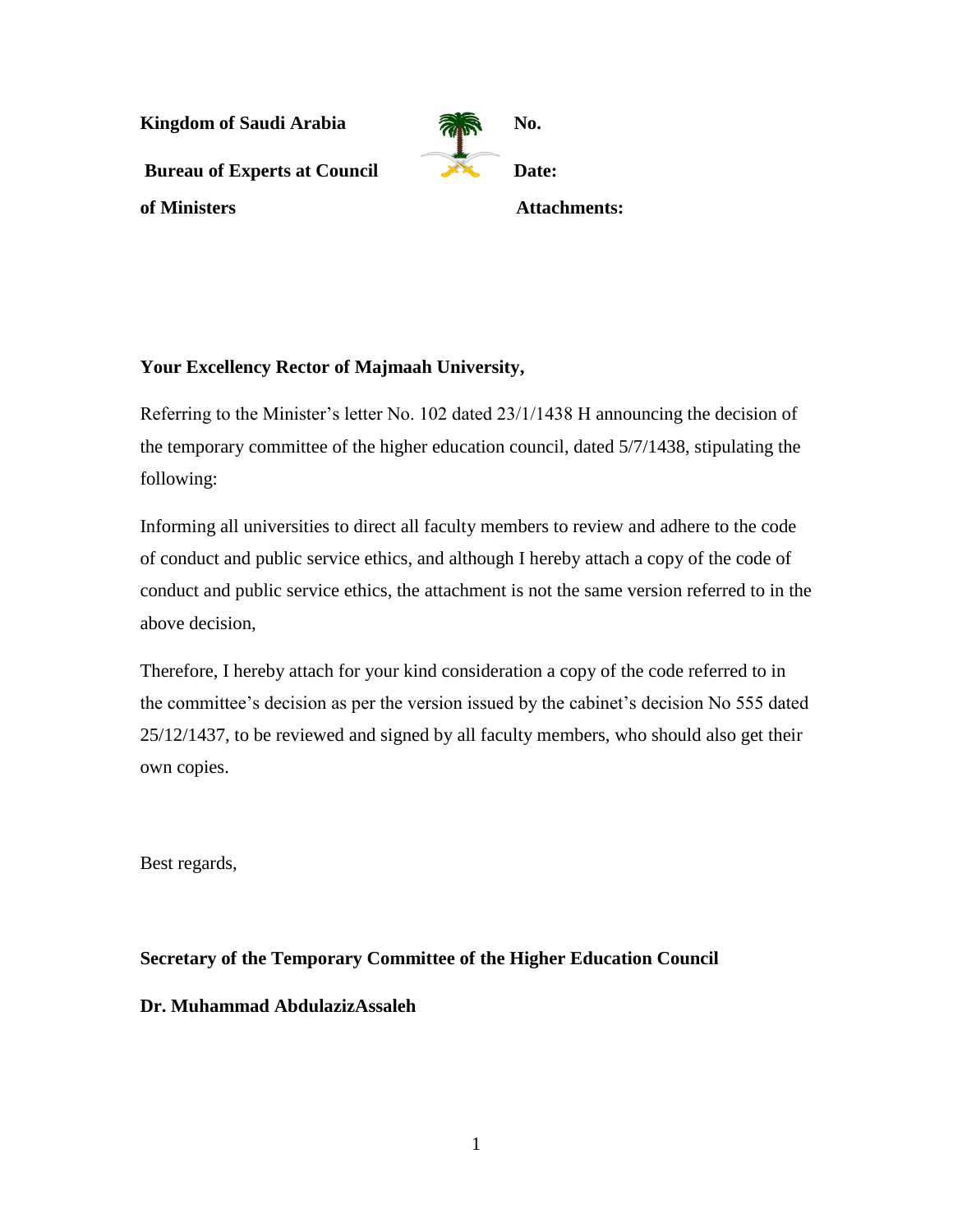**Kingdom of Saudi Arabia Decision No. 555**

**The Cabinet Community Community Community Community Community Community Community Community Community Community Community Community Community Community Community Community Community Community Community Community Community 25/12/1437**

**The Secretariat** 

The Council of Ministers,

After reviewing the file received from the Royal Court No 15605 dated 27/3/1437 H including the letter of His Excellency the Civil Service Minister, dated 20/3/1437, about the code of conduct and public service ethics,

After reviewing the above code of conduct,

After reviewing the royal decree No 43 dated 29/11/1377 H,

After reviewing the civil service law issued by the royal decree No M/49 dated 10/7/1397 with its amendments,

After reviewing the employee discipline law issued by the royal decree No M/7 dated 1/2/1391 with its amendments,

After reviewing the cabinet decision No 81 dated 19/3/1430,

After reviewing the records No 551 dated 6/9/1436, No 789 dated 25/11/1436, No 860 dated 7/9/1437, and the memo No 129 dated 10/2/1437 prepared by the Bureau of Experts at the Council of Ministers,

And after reviewing the recommendation of the cabinet public committee No 3402 dated 26/11/1437, decides to approve the code of conduct and public service ethics as per the attached copy.

The Prime Minister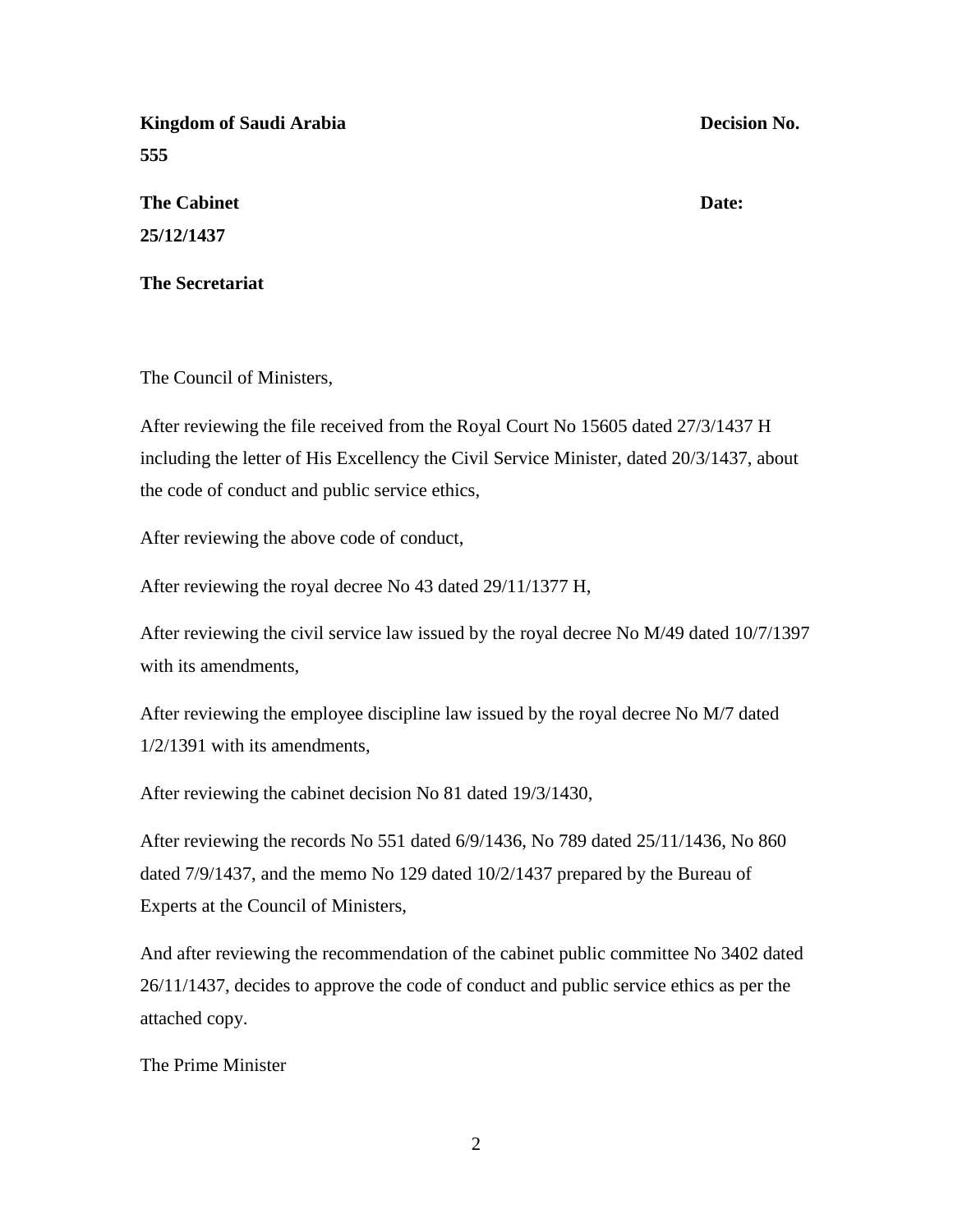**Kingdom of Saudi Arabia**  $\widehat{\mathbb{Z}}$  No.

**Bureau of Experts at Council Date:** 

**of Ministers Attachments:** 

**Code of Conduct and**

**Public Service Ethics**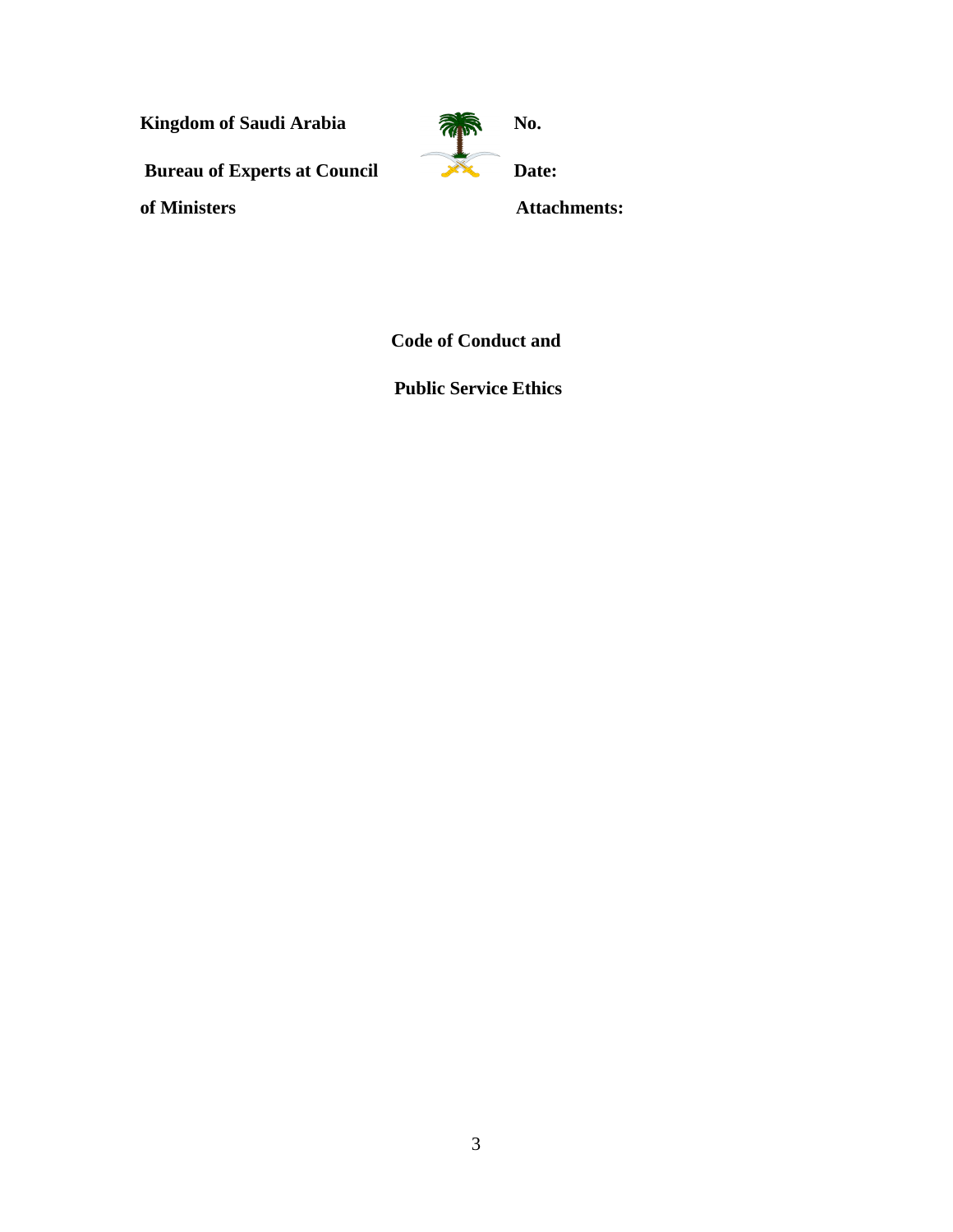

1.1 **Allah said: "And say, "Do [as you will], for Allah will see your deeds, and [so,** 

will] His Messenger and the believers". (SuratAttawba, verse 105)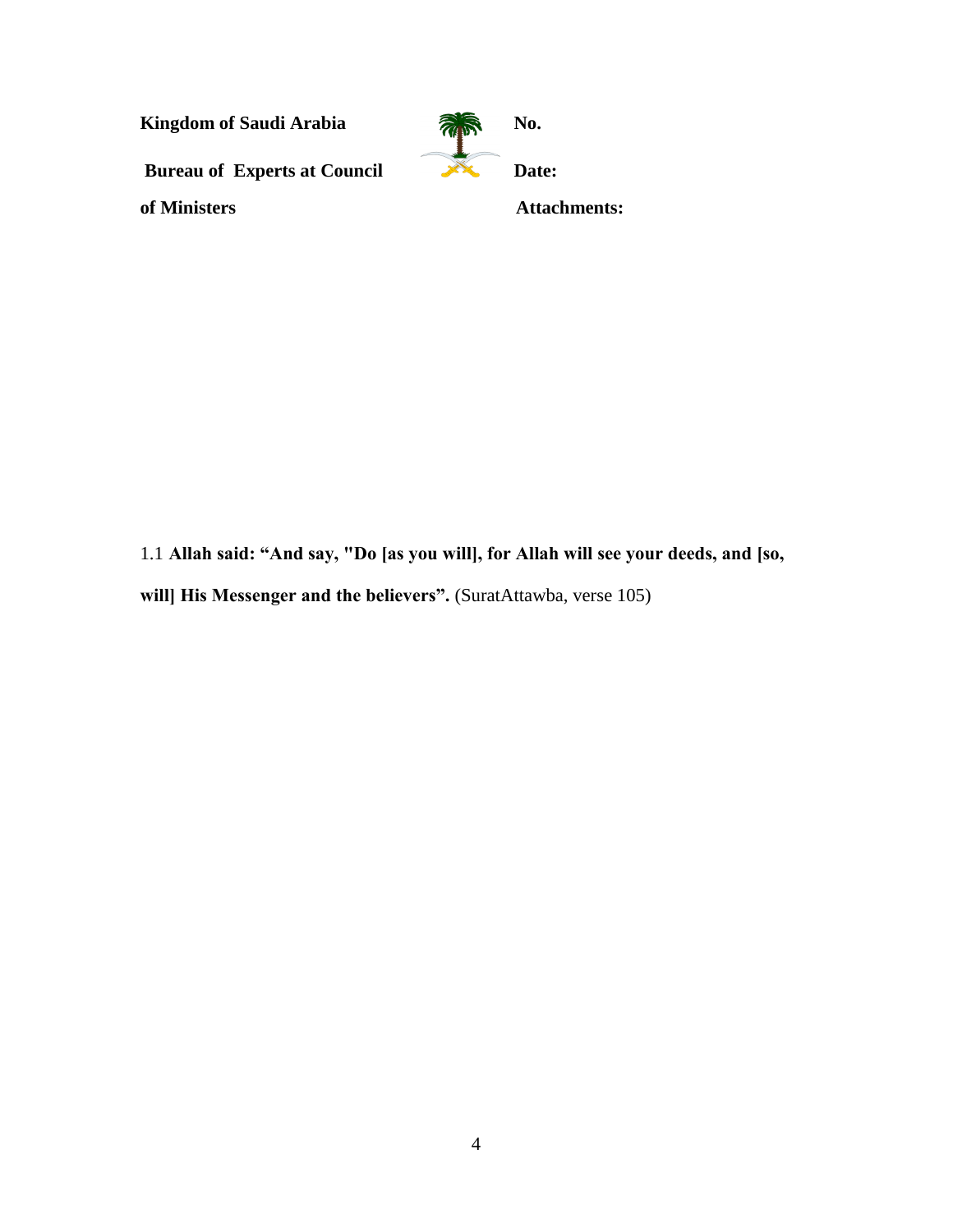

The Custodian of the Two Holy Mosques, king Salman bin Abdul-Aziz once said

"Since the era of the Founder King, may Allah have mercy on him, the country has always followed the policy of the open door, and his sons have also followed this policy as an aspect of ruling. This policy has become a true picture of the relationship between rulers and citizens and a turf to receive people who have suggestions and complaints, recognize their problems and solve them, grope their needs and look into their conditions."

"I have set myself to carry on working according to these principles upon which the country was established since it was united so as to stick to the Islamic Law, preserve the unity, safety and stability of this country, and carry on what was initiated by our ancestors and that is achieved by seeking comprehensive development within the whole sectors of the kingdom, maintaining justice for all citizens and giving them the opportunity to fulfil their expectations and wishes in light of the country's perspective and procedures."

"I have made sure that all officials multiply their efforts to facilitate the citizens' issues and secure them a dignified life, and this is the minimum of what we expect from those officials and we shall not accept any complacency. Therefore, I address all ministers and officials in all of their positions and say that we are all at the service of the citizen who is the core of our concern. We have recommended revising all of the country's oversighting systems so as to enhance their specialty and upgrade their performance which contributes at the elimination of corruption, preserves the public money and holds accountable everybody who was negligent."

5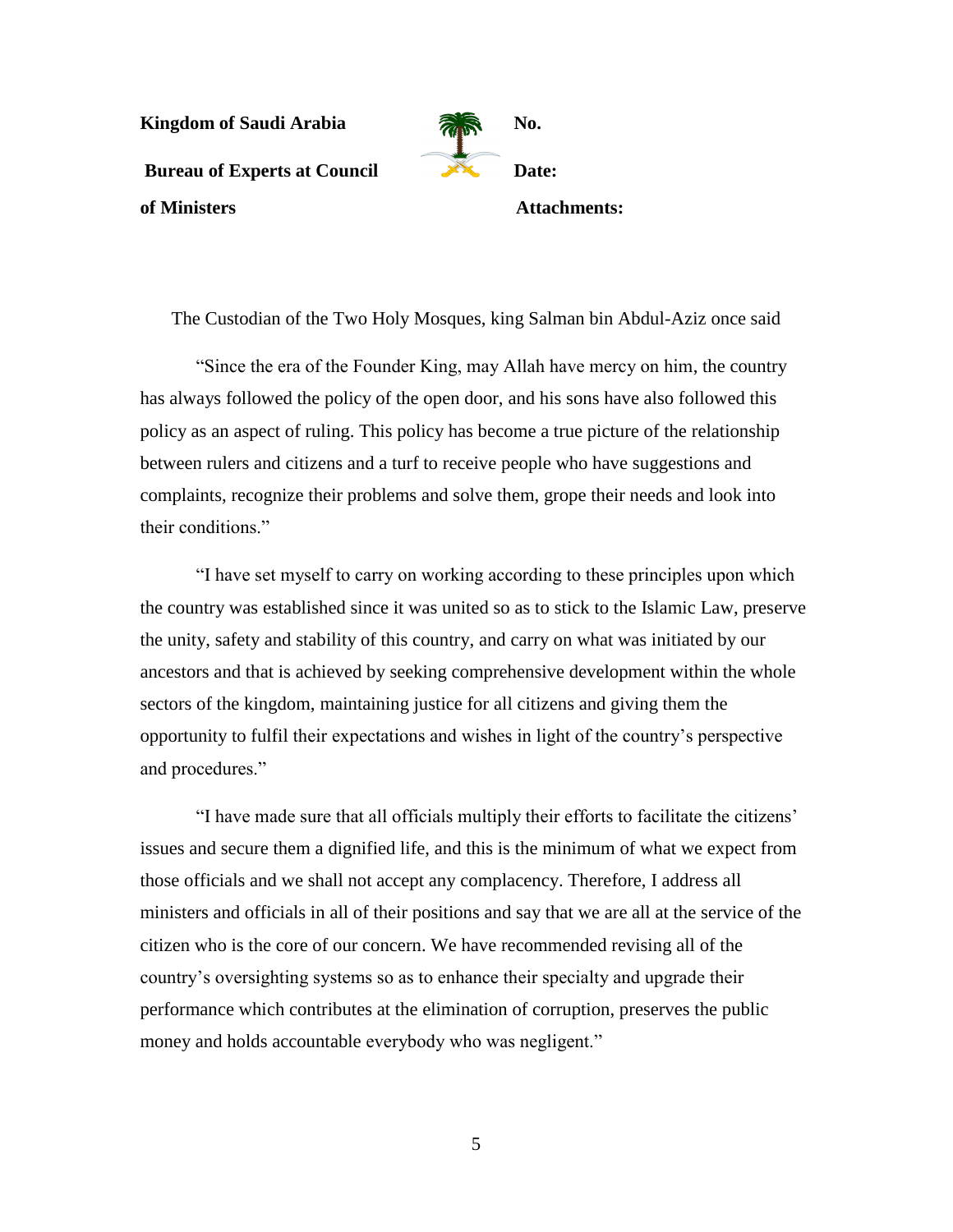Kingdom of Saudi Arabia **1986** No. **Bureau of Experts at Council Date:** Date: of Ministers **Attachments:** 

#### **Introduction**

Making a blog on career behaviour and general career manners enhances the values of civil service, upgrades the quality level and develops performance and citizens' service.

The blog of career behaviour and general career manners is considered as a general frame that has to be followed by a general employee. It is a blog that sheds light on the criteria, values and manners that the general employee should have while doing his duties. Therefore, it is a set of rules that will contribute, if Allah will, at effectively upgrading the quality level of the general service.

This blog is considered as a part of the job requirements of the employees of civil service as it has to be applied at all times, and every general employee is provided with a copy to read and follow.

Moreover, the employees will have a chance to get any clarification about this blog by all means either by the website of the civil service ministry or by holding training sessions in this regard. Violating the terms of this blog is considered a violation of the career duty for which disciplinary and penal procedures will be applied on the employee according to the law that the blog is based on.

It is worth mentioning that this blog includes the comprehensive general principles; therefore, it may not include all the criteria and rules of behaviour of all of the country's sectors. Thus, it might be required to add other criteria and rules that fit the special career or professional circumstances of those sectors.

### **And Allah guides to the straight path**

6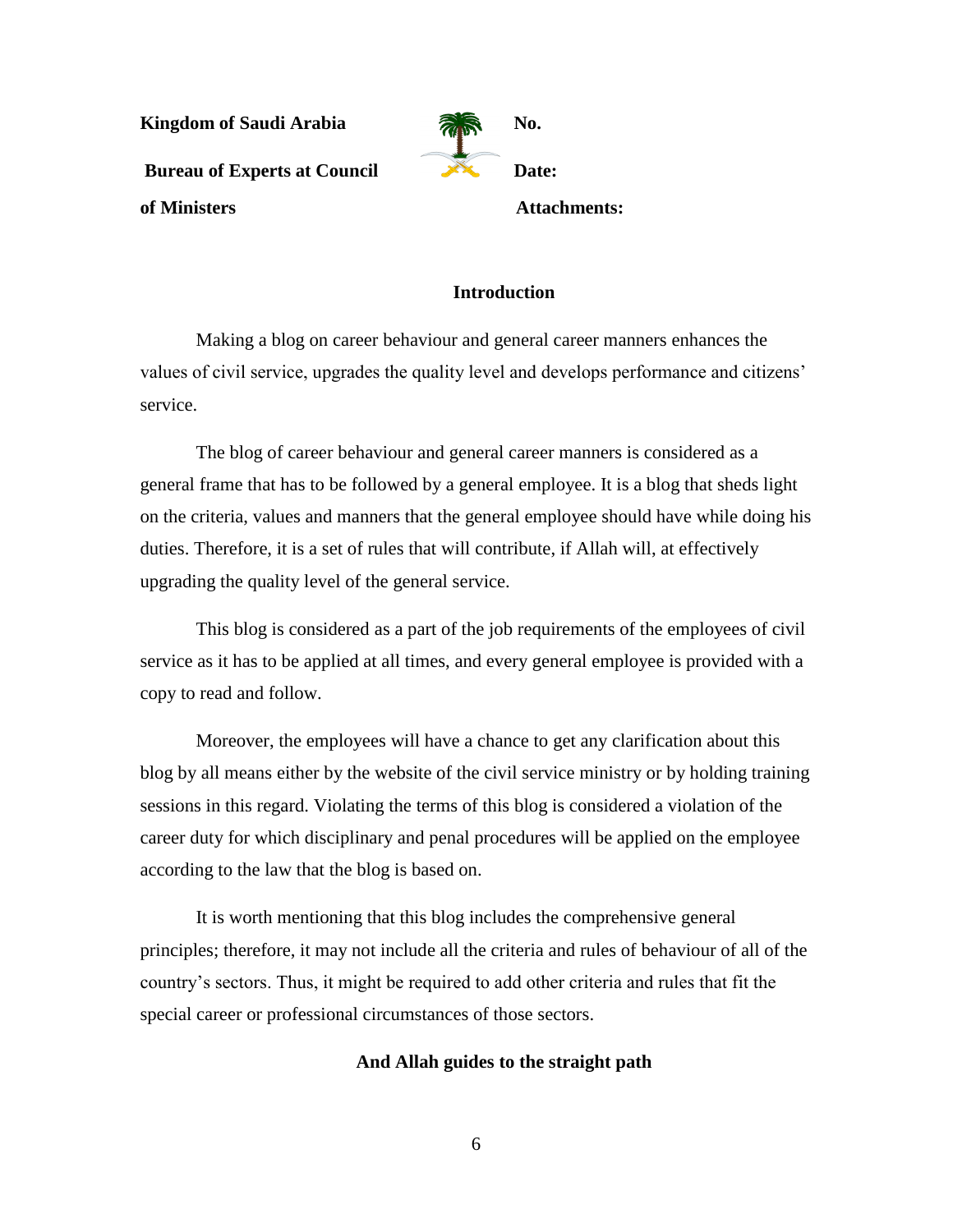**Kingdom of Saudi Arabia**  $\qquad \qquad \widehat{\mathbb{Z}}$  No. **Experts' Association in Council Date: of Ministers Attachments**

## **CHAPTER ONE**

## **Preliminary Provisions**

## **Definitions**

#### **Article 1:**

For the purpose of this code, the following terms and concepts are defined.

- 1. Code: the code of conduct rules and the ethics of the public employment.
- 2. Public employment: tasks and civil responsibilities are done by the public employee in order to serve the public, which is monitored by the presidential authority.
- 3. Public employee: a person who engages civil job in the country whatever his work or his position.
- 4. The career behavior and the public employment: that in the content of his work to act his professional duties to achieve the objectives of his institute which is one of the interests.
- 5. Behavior rules: principals which are based on the general employee's behavior.
- 6. Integrity: personal behavior which characterized by neutrality and justice and to be committed with honesty, and not insulting the use of power or professional position to obtain personal benefits.
- 7. Transparency: it is the clarity, offering information and procedures dealt with inside the corporation for employees.
- 8. Clash interest: The case which has private interest for employee or other whether material or spiritual , direct or indirect , instant or probable effect on his subjectivity or neutrality in talking decision or stating an opinion has connection to his job.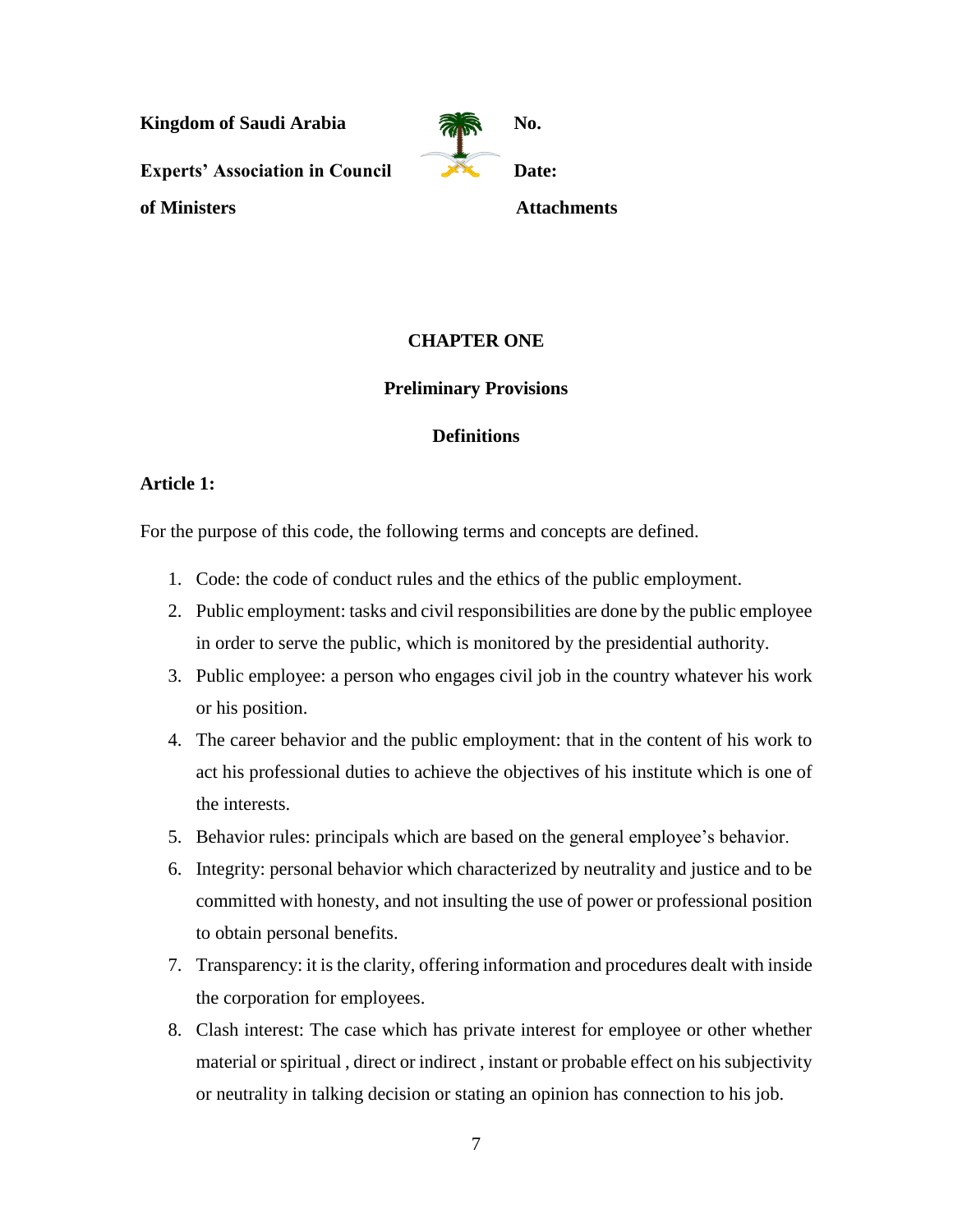# **Basics and Objectives**

# **Article 2:**

It is represented the Islamic ethics and morals which are the major source of employees' behaviours.

# **Article 3:**

The blog aims at the following:

- 1. To develop the spirit of responsibility to employees in general.
- 2. To spread the values and professional principals of morality to employees and to be enhanced and professional should be committed with it.
- 3. To reinforce civilian's confidence by the services that rendered by country, and to fight corruption in anyway.
- 4. To develop the public culture of the employee by the interest of role that he acts and models of morality.
- 5. To enhance moral and professional values in relation to his head managers and colleagues and labors.

# **Responsibility, Validity and Accountability**

# **Article 4:**

These regulations are valid to all civil employees who work in the country including those employees in public foundations and institutes and also to those who work in various genders. Except for who issued to the blogs for private professional behavior according to the correlated systems.

# **Article 5:**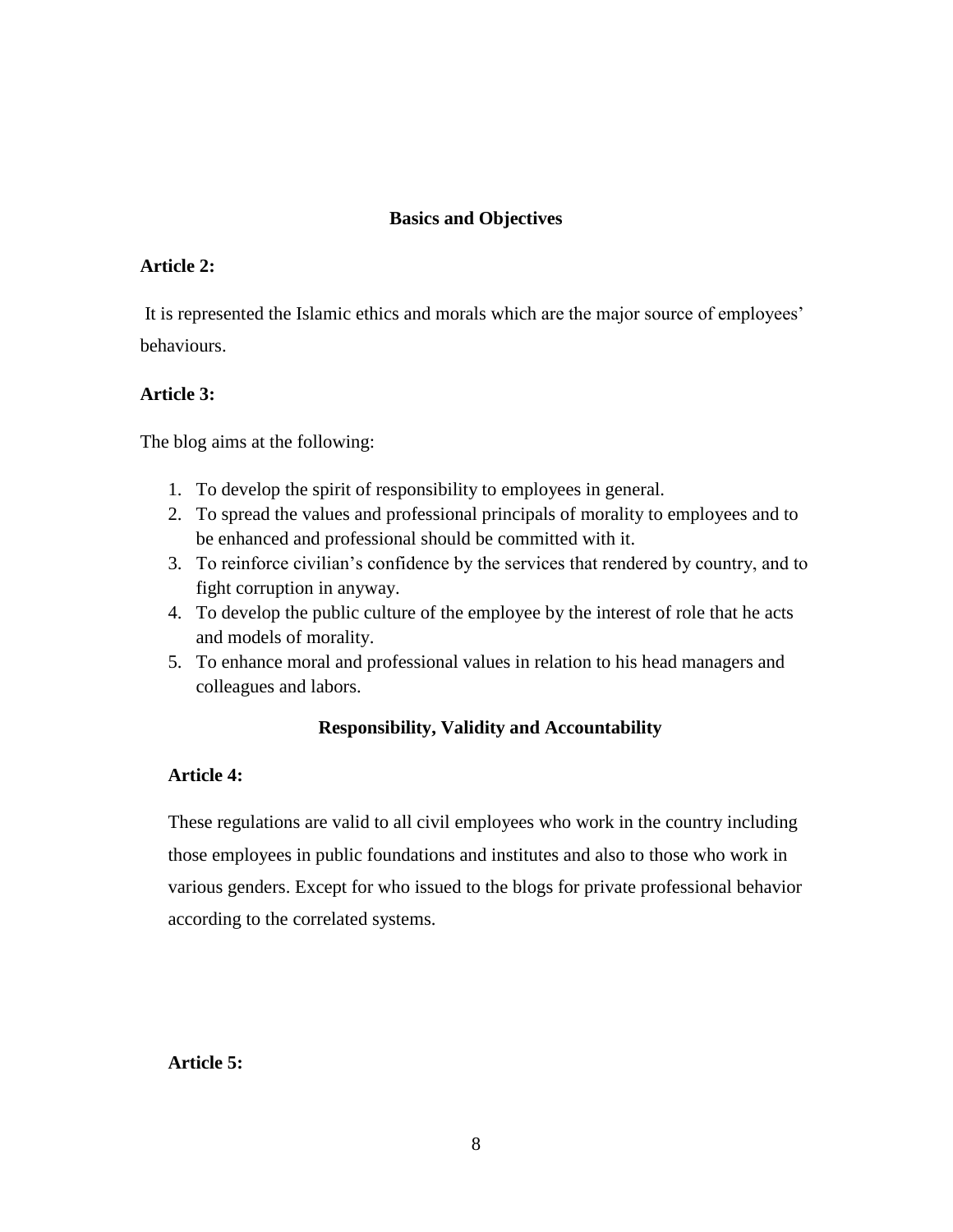Every public employee is responsible for what issued from him and for consistency of work in the bonder of his scope or field.

# **Article 6:**

Going against the rules mentioned in this blog would lead to question the worker and take the disciplinary sanction according to the system.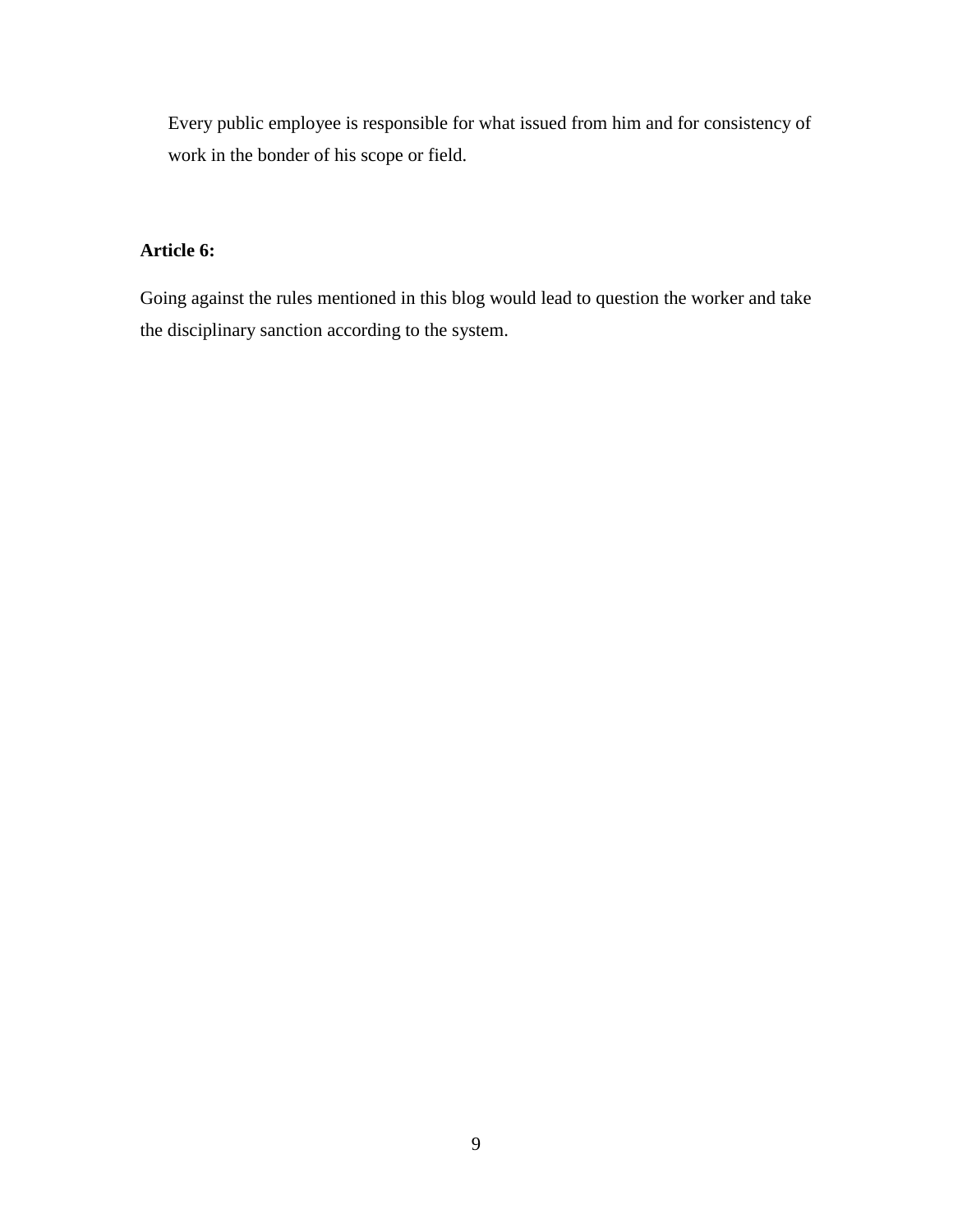Kingdom of Saudi Arabia **1986** No. **Bureau of Experts at Council Date:** Date: **of Ministers Attachments:** 

## **CHAPTER TWO**

## **A Public Employee Duties**

## **General duties**

## **Article 7:**

A public employee should do the following:

- 1- Staying away from any disturb that would reach to his job's honor and dignity whether it is in or out the company.
- 2- Customize his time to do his duties and work from home when needed.
- 3- Being accurate and secretariat with the demands that he received from his supervisor within the system and instruction.
- 4- Having integrity while doing his duties and demands with a professional accuracy.
- 5- Work on the objectives of those who is working for and purposes and achieve the public benefits
- 6- Complete transactions especially from the regulatory authority with accuracy and speed within his limits.
- 7- Making sure to follow the system and knowing the teaching regulations without crossing the line or neglect anything.
- 8- Working on evolving his knowledge and skills to practice on his efficiency level.
- 9- Holding on his morality.
- 10- Holding on his fidelity and loyalty for his country.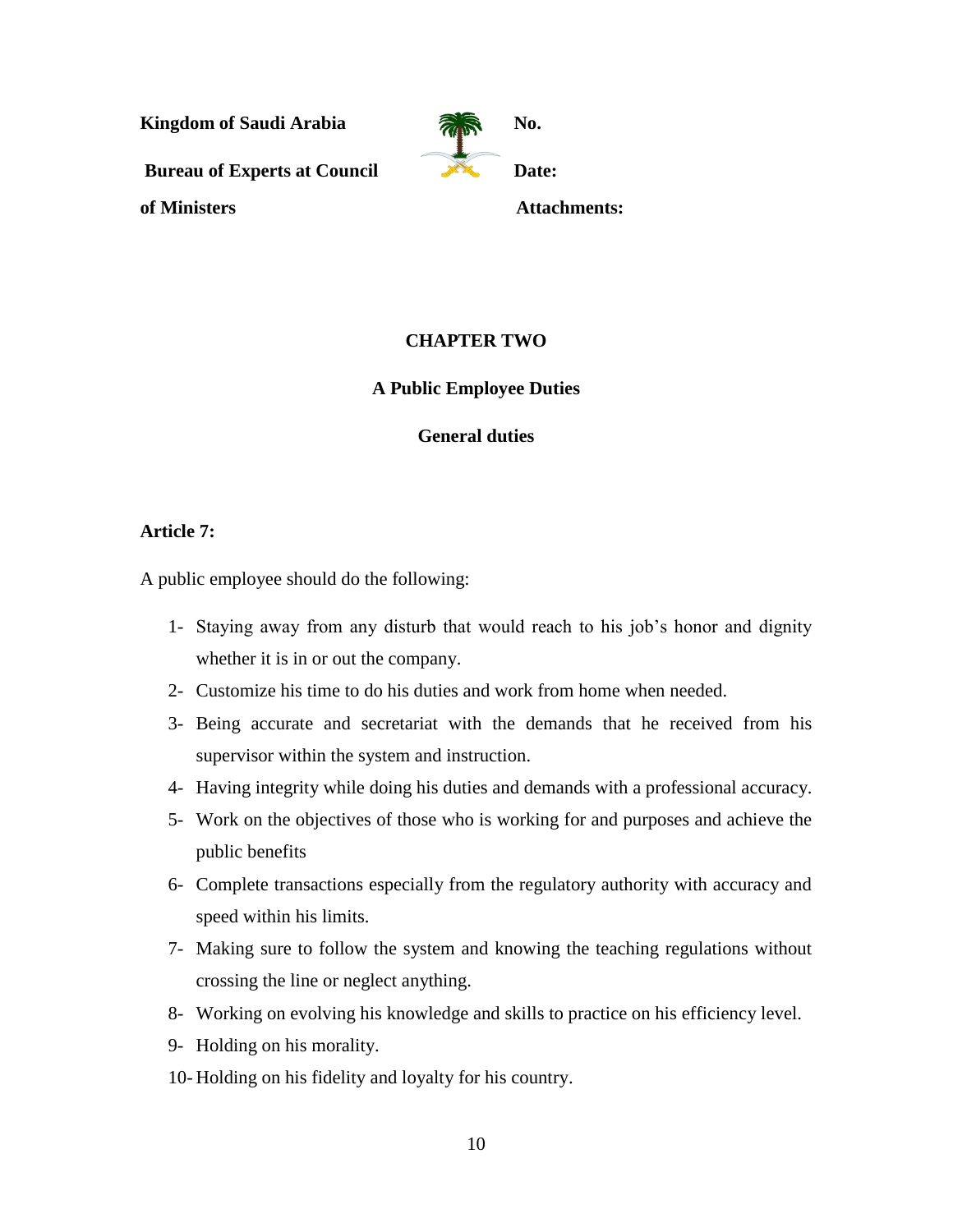- 11- Preserve the purpose of his job and make sure to be trusted.
- 12- Preserve safety.
- 13- Being objective in his behavior with natural working and with no distinction.
- 14- Taking responsibility in his job and being accurate with his decisions.
- 15- Preserve a good look according to the traditions and customs.
- 16- Being honest in any official investigation and justify according to his duties if asked.
- 17- Taking the accurate actions to maintain the confidential information and saving it from fraud or using and editing it or detect it without a permission.

# **Employee's Duties for Audiences**

## **Article 8:**

The employee should put in mind the following:

1- Show respect for other with no exception and dealing with the audience with a good respect, natural and objectivity.

**Kingdom of Saudi Arabia**  $\hat{\mathbb{R}}$  No.



**Experts' Association in Council Date:**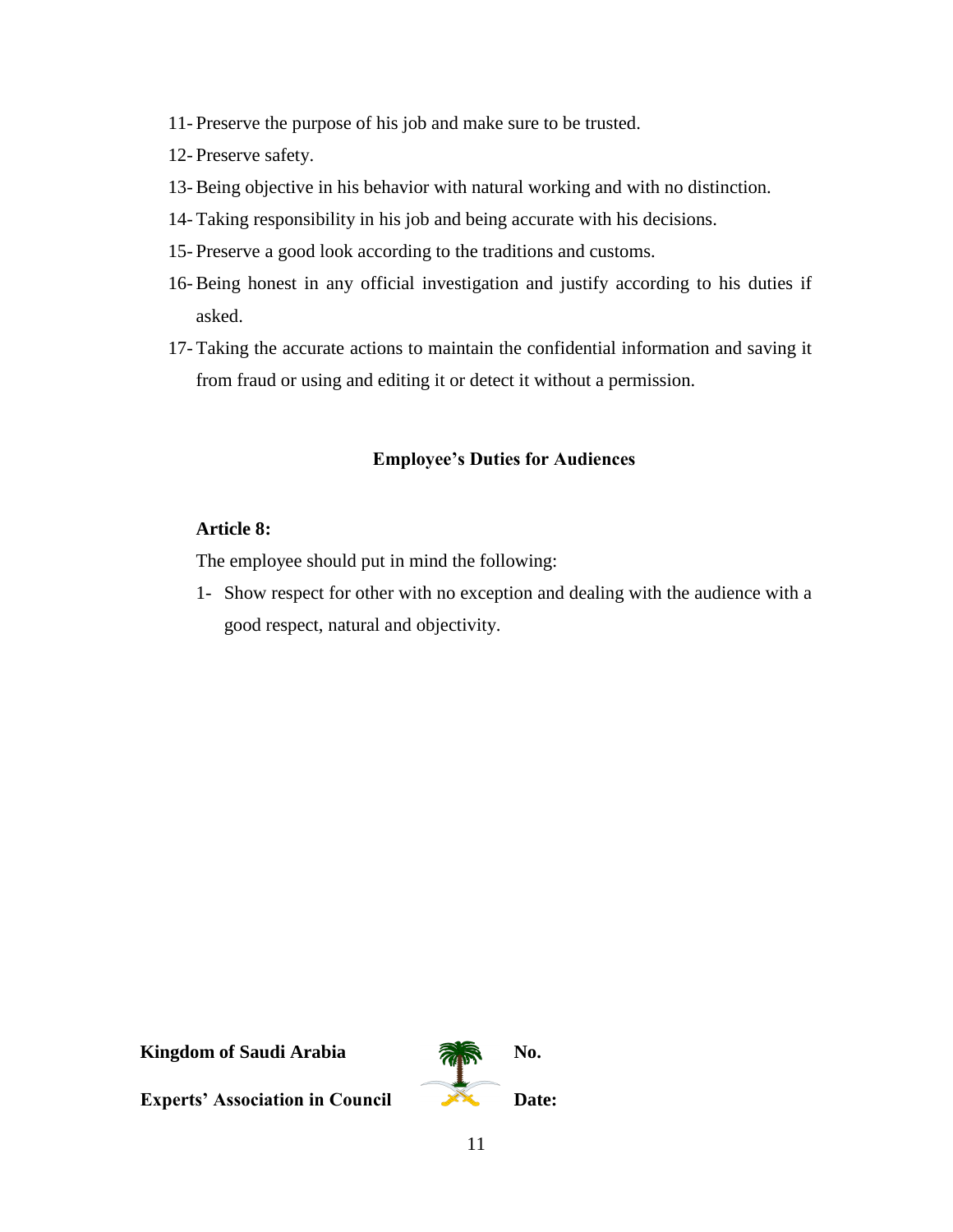2- Seeking the Public confidence through his honesty, responsiveness and proper behaviour in all his work in line with the regulations and instructions.

3- Answering the public's inquiries and questions. And completing their dealings accurately, objectively and quickly.

4- Taking Care and providing help and assistance with compassion in dealing with the public, especially persons with disabilities, old people and women.

5- Dealing with documents and personal information of the public discreetly and according to regulations and instructions.

6 –Refraining from any action that adversely affects public confidence.

**Kingdom of Saudi Arabia**  $\widehat{\mathbb{R}}$  **No.** 



**Bureau of Experts at Council Date:** Date: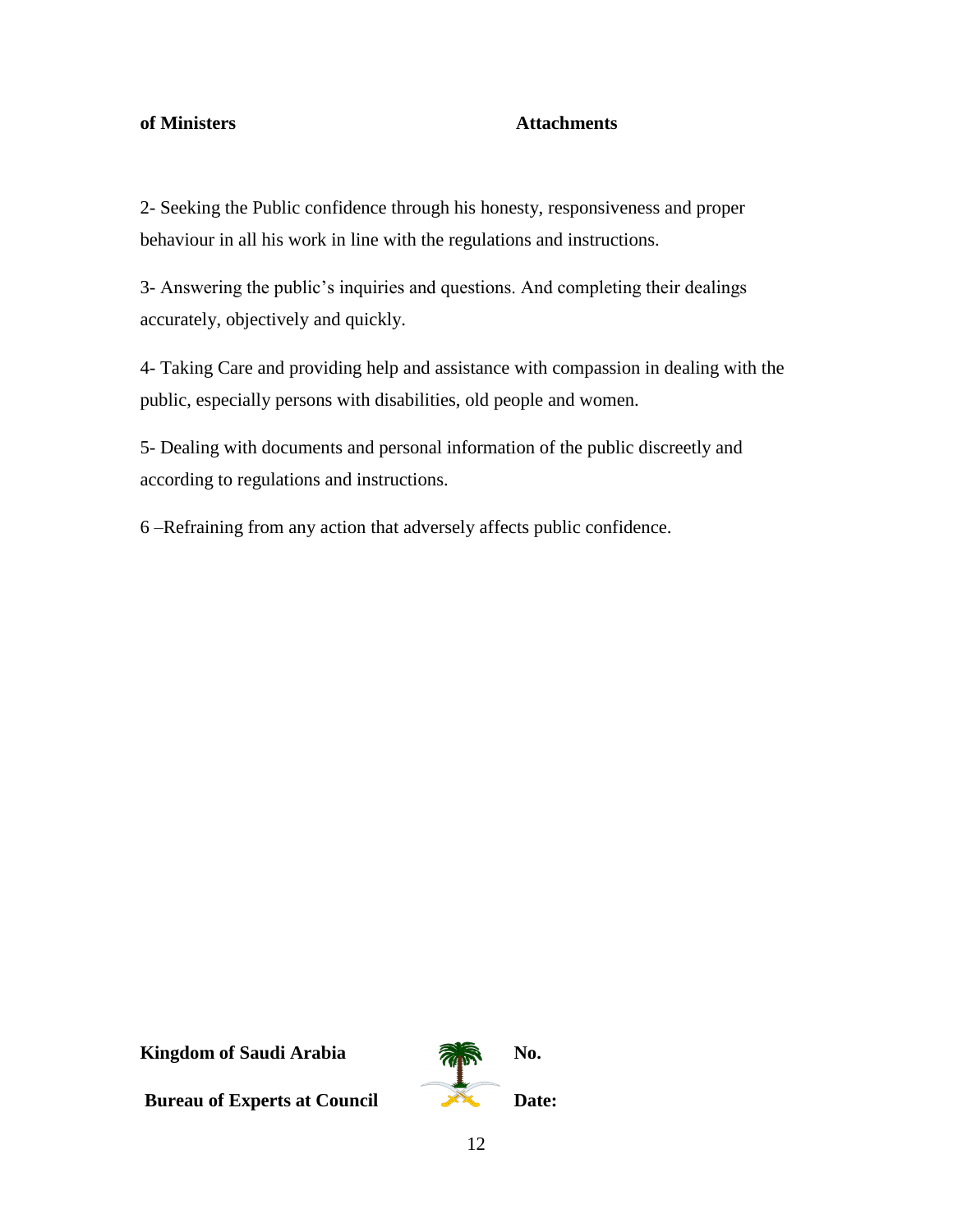## **The duties of the employee to his superiors**

## **Article 9**

The employee should take into account in his actions toward his superiors as follows:

1- Implementing the instructions of his superiors in the sequence of line management and if these instructions are contrary to the rules of the laws and regulations, he must inform his superiors in writing.

2- Dealing with his superiors respectably and provide them with his own right choice, advice and experience objectively and truthfully to serve the interest of work

### **The duties of the employee to his co- workers**

### **Article 10**

The employee should take into account in his actions toward his co-workers as follows:

1- He should deal with his colleagues respectably, decently, and honestly. He should maintain a proper and friendly relationship with them without discrimination and to ensure respect for their privacy and refrain from exploiting any information related to their own lives with the intent to hurt them.

2- Dealing with colleagues, sharing his views with high professionalism and objectivity. Moreover, providing them with assistance as much as possible to solve the problems they face in the work.

## **Kingdom of Saudi Arabia**  $\widehat{\mathbb{Z}}$  **No.** No.

**Bureau of Experts at Council Date:** Date:

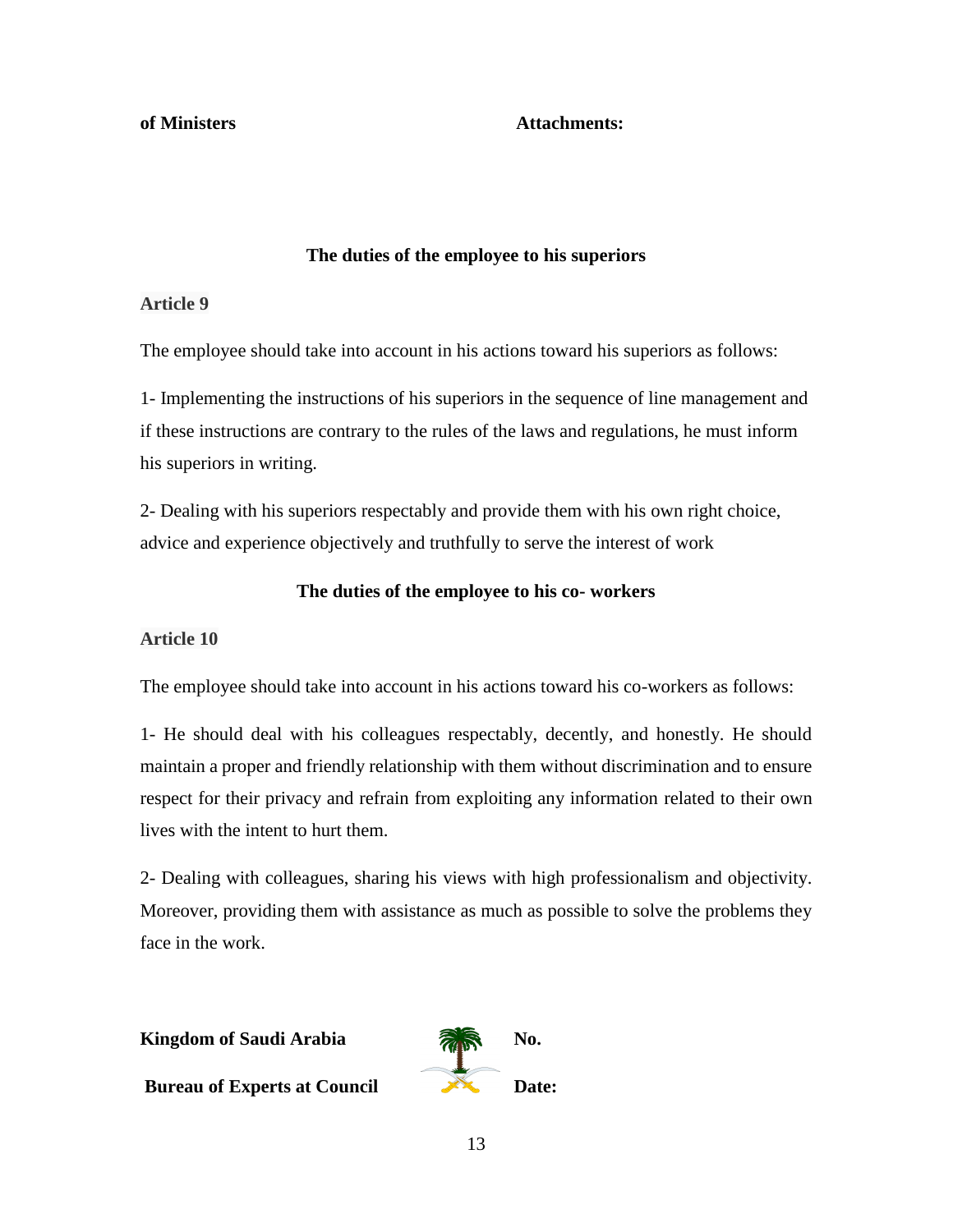## **The duties of the employee towards his subordinates**

## **Article 11**

The employee should take into account in his actions toward his subordinates as follows:

1- He should be a good example for his subordinates in terms of being adherent to regulations and instructions.

2- He should develop the skills of his subordinates and motivate them to improve their performance through training and other techniques.

3- Knowledge and experience that he gained should be transferred to his subordinates and he should encourage them to increase the information exchange.

4- He should supervise, follow up and evaluate his subordinates objectively. He should question the negligent and seek to provide them with plenty of training opportunities according to the related regulations and instructions.

5- He should respect the rights of his subordinates and deal with them without bias or discrimination.

6- The instructions and directives to his subordinates should be in written form as much as possible.

**Kingdom of Saudi Arabia**  $\widehat{\mathbb{Z}}$   $\widehat{\mathbb{R}}$  No.

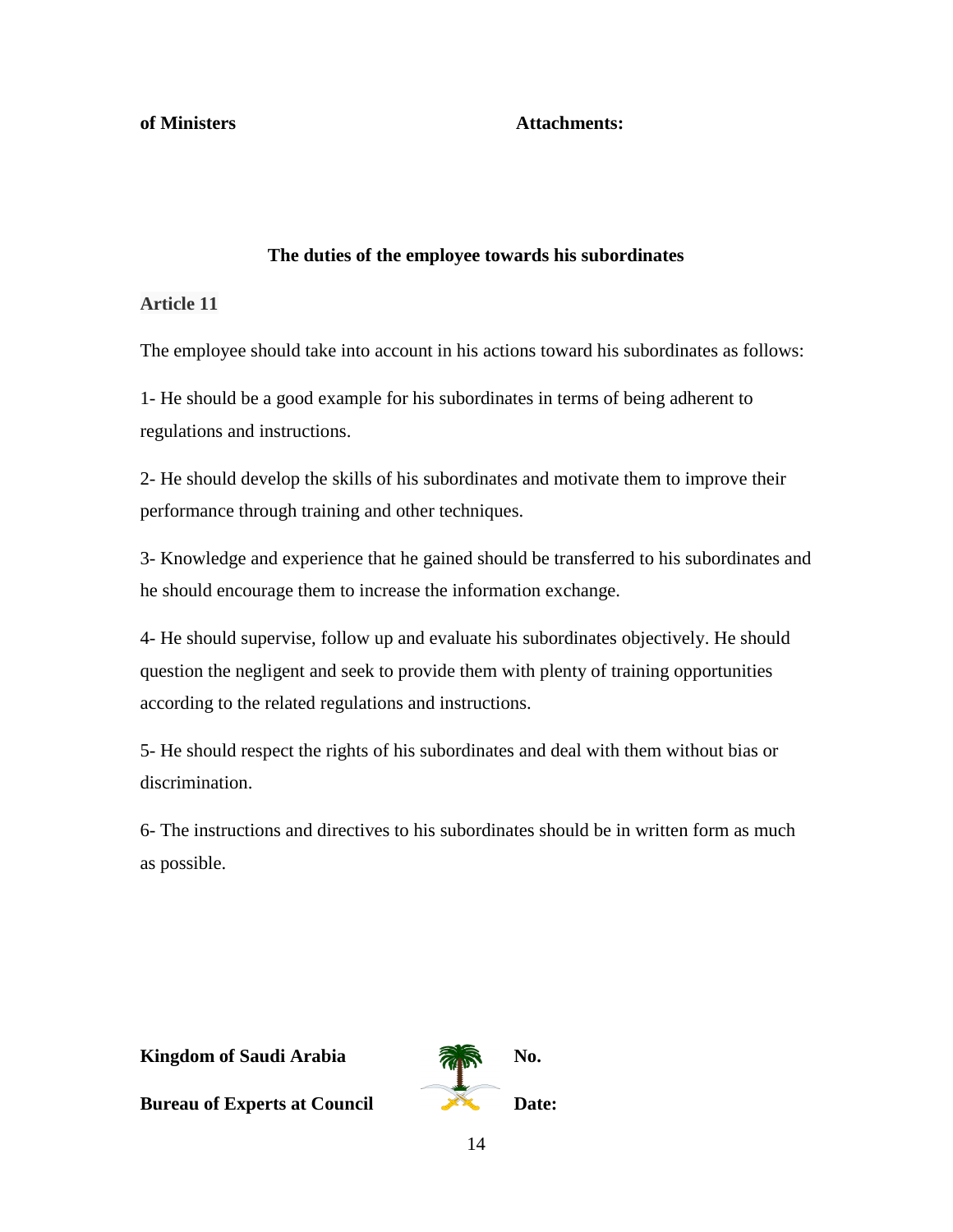## **Prohibitions related to Information and Documents**

## **Article 13:**

It is prohibited the public employee the following:

1- To reveal the secure information and documents which are important either he still works or resigned.

2- To inform the media or social media about decisions which are understudy at his work.

3- To criticize the government through the local or foreign media.

4- To publish proclamations or speech against the government policy or against the political regulations, not even sign or issue it.

#### **Prohibitions related to public funds**

It is prohibited the public employee the following:

1- Embezzling, wasting the public funds or using it in illegal manner.

2- Exploiting the establishments of the government toward his personal profit, or even being careless about it.

3- To take care of the properties which are related to his job or not return them after use.

4- Using the public properties when he is in the position of the work in order to facilitate his personal benefits or other people's benefits, unless the system allows to do that.

Kingdom of Saudi Arabia **1986** No. **Bureau of Experts at Council Date:** Date: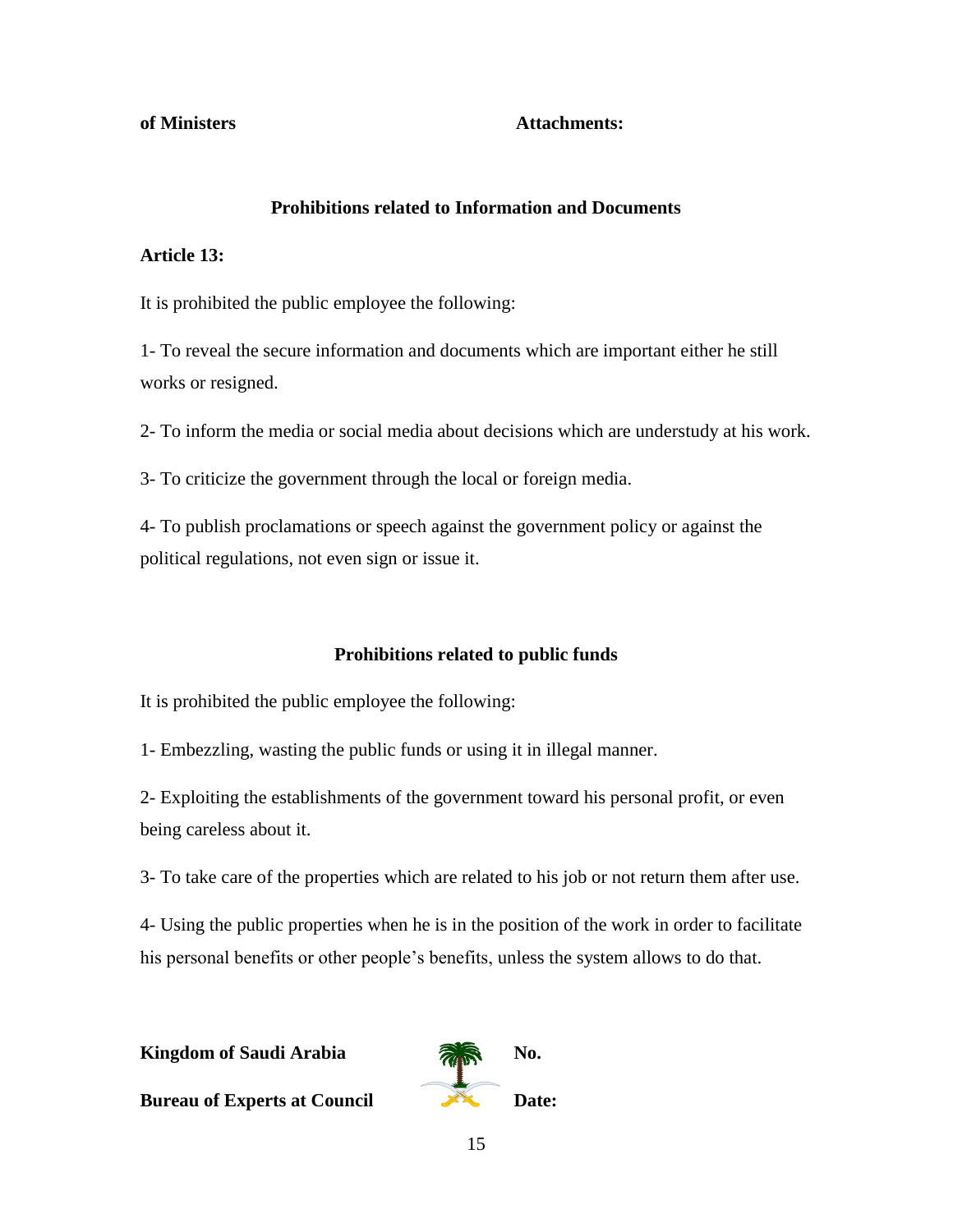#### **Prohibitions Related to Gifts and Privileges**

## **Article 15:**

It is prohibited the public employee the following:

- 1- To accept gifts or services offered to him directly or indirectly and any privilege that may affect directly or indirectly his integrity in the implementation of his functional tasks or his decisions to commit to or refrain from work.
- 2- To accept any honoring, medal, gift or prize from any external government without official assent.
- 3- To accept any special facilities or discounts on special purchases from suppliers who have official transactions with his side.
- 4- To use any information obtained from his work for service or for special treatment from any other side.

## **CHAPTER FOUR**

#### **Employee Duties and Responsibilities Related to the Use of Technology**

#### **The Use of Technical Devices**

## **Article 16:**

Every public employee who has been provided with a computer, Fax or any other technical device should:

- 1- Take all the necessary action to maintain the device.
- 2- Not download any program on the device only after the review of the competent department.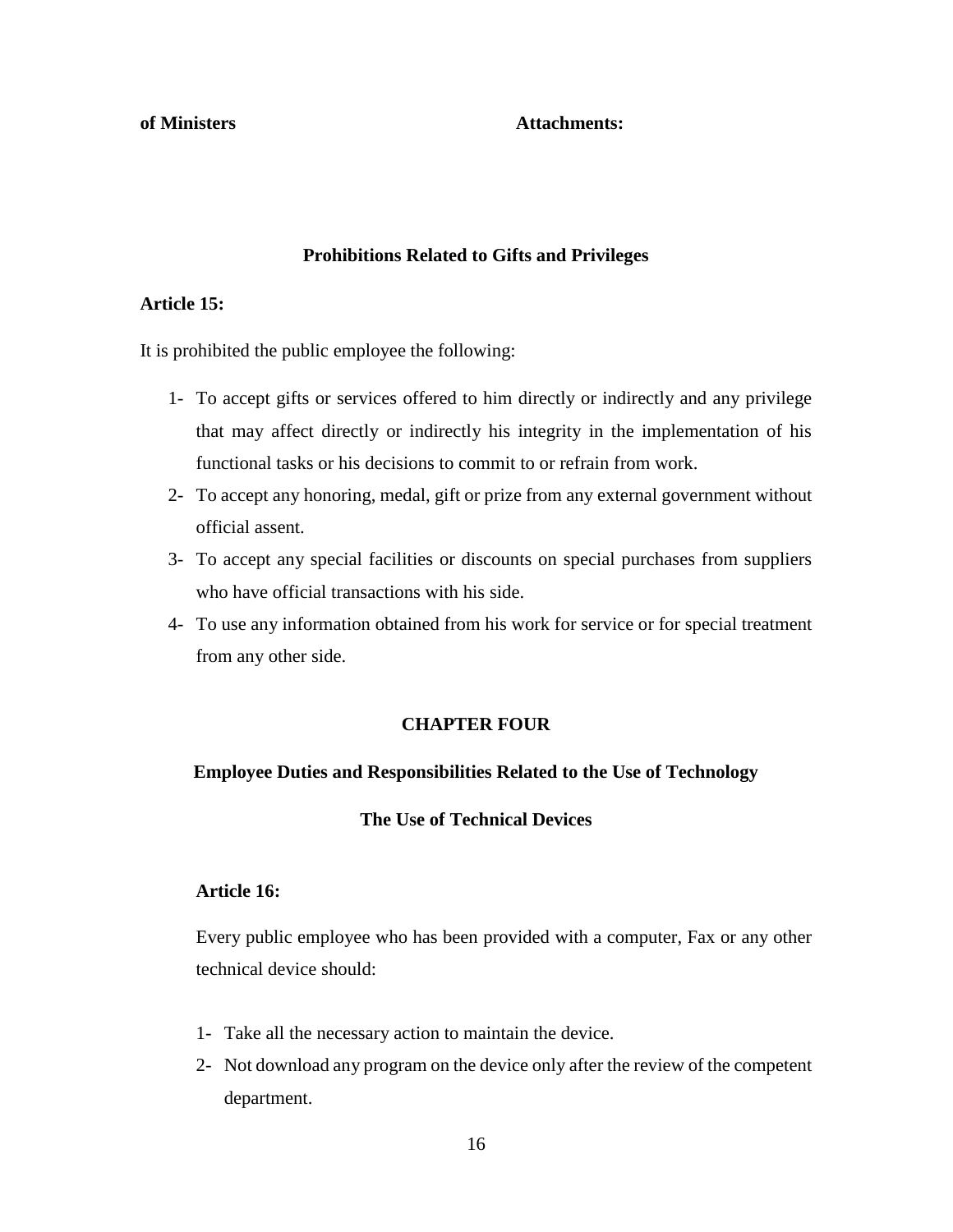- 3- Use the device carefully and make sure to switch off the device before leaving the workplace.
- 4- Keep the password and the secret information found on every device safe and not to disclose it to others.
- 5- Not use the device only for work issues.
- 6- Not use the device to log in others' accounts to get private or public information or data only for work issues and from competent department.

## **Dealing with Internet**

### **Article 17:**

Every public employee who has access to Internet should:

- 1- Commit to use the Internet only for work issues or to improve his capacities and skills related to his job.
- 2- Commit to the conditions and the requirements of the files intellectual property rights and take into consideration the conditions of Use License.
- 3- Immediately inform the competent department in case of any unusual matter related to the network.
- 4- Not download any unethical or illegal text or picture on the device.
- 5- Not download irrelevant files like video or multimedia files.
- 6- Not use the network to try logging in or sneaking into other networks or illegal issues.

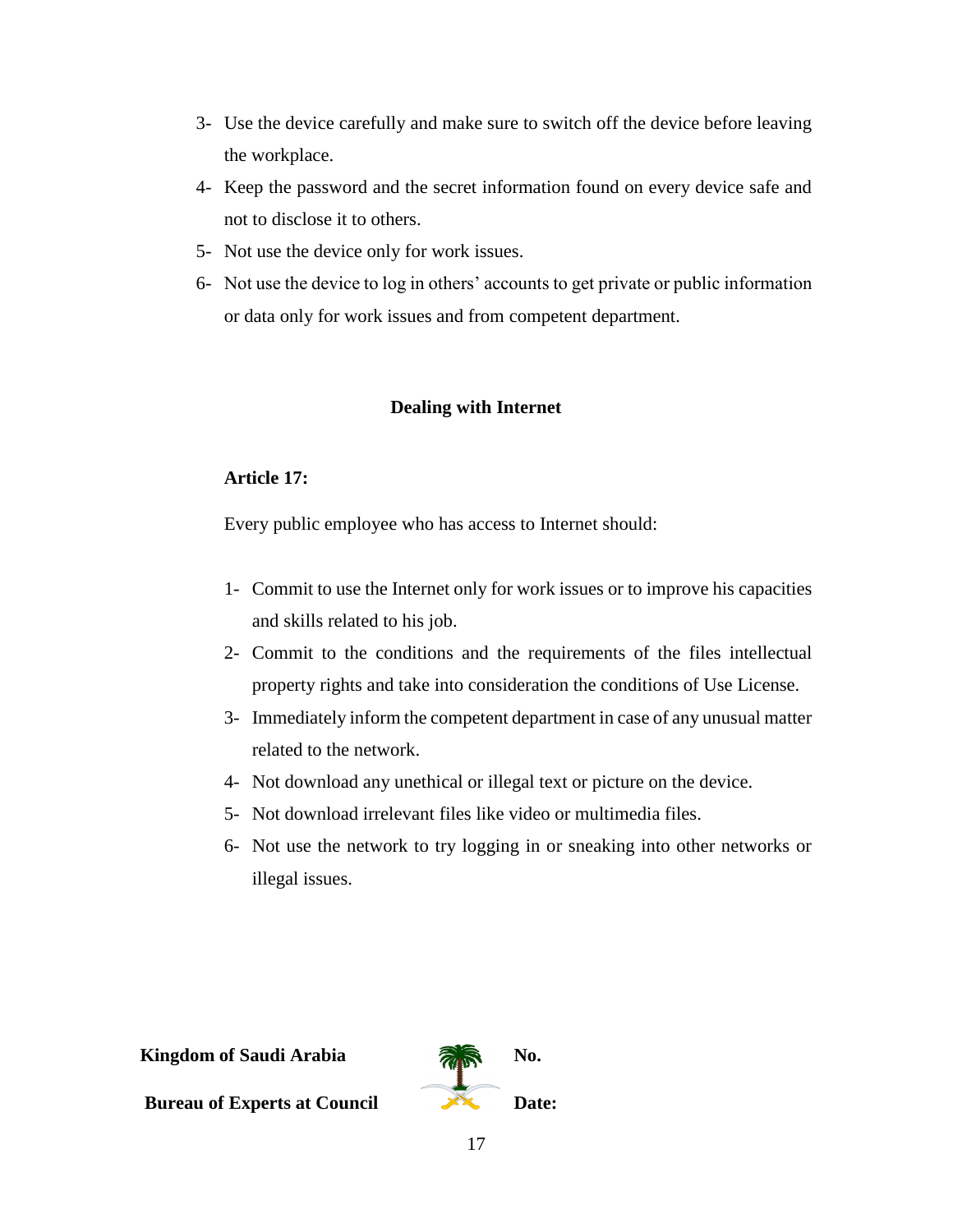Dealing with e-mail**:**

#### **Article 18:**

The public employee who is devoted to him an e-mail should:

1- Never use this e-mail to create and send non-work-related e-mails.

2- Never open or resend any unexpected massage from non-reliable source or download any attached file without coordinating with the competent department.

3- Not object to censorship over this e-mail by the authorized staff from entity in which he works for.

#### **Chapter Five**

### **Conflict of interest and anti-corruption**

#### **Conflict of interest**

#### **Article 19:**

1-An employee should disclose in writing to the administration which determined by his department for any possible conflict of interest cases.

2-An employee should not participate in making any decision can affect directly or indirectly to award a contract for a relative.

3- Conflict of interest cases include:

A- Presence a benefit between the employee and the contracting authority which began in the footsteps of hiring a functional part, whenever the employees have a reality or potential role on the contracting.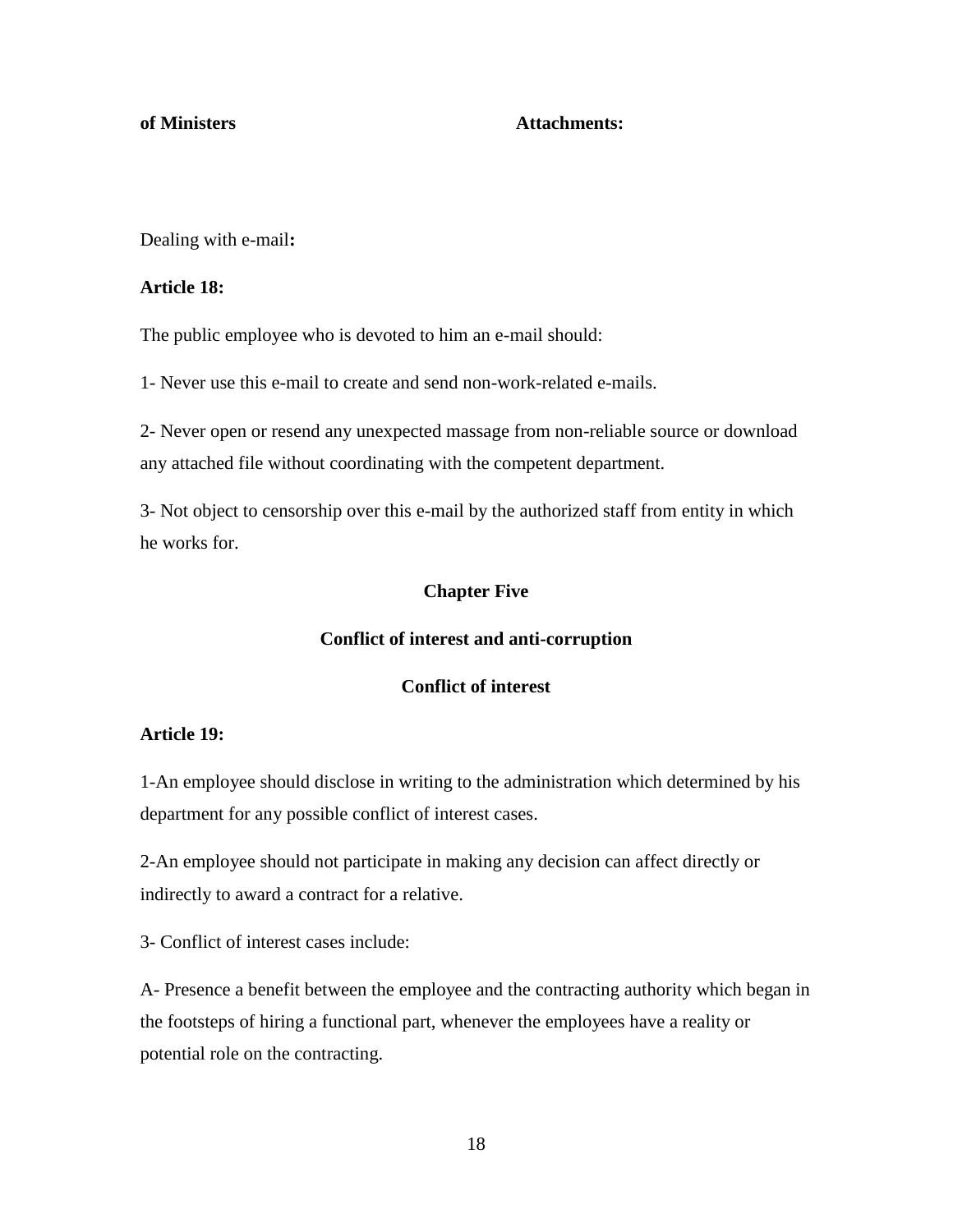B- Presence of relatives to the fourth degree between the employee and the person who is a candidate for the job, whenever the employment depends on the decision or opinion of the public employee.

### **Article 29:**

In order to combat corruption, the employee must:

1- Notify his immediate superior in writing for any transgression of the rules and regulations.

2- Inform the competent authorities about any corruption aware of it during his job.

3- Cooperation with the competent administrative, financial and criminal investigation agencies.

4- Inform his direct supervisor immediately if he was offered a bribe, and the president to take the necessary action, prepare a report of the incident and inform the competent authorities.

## **Chapter Six**

#### **Government agency obligations to the public employee**

## **Article 21:**

The government agency must:

1- Published on this blog on its website and define it to the employee and tell him that he must abide by its provisions.

2- Create a safe and healthy environment for employees meet the basic requirements for the performance of his work.

3- Encourage entrepreneurship and innovation and provide an opportunity for employees to suggest ways to improve the work and services, in an atmosphere of trust and mutual understanding.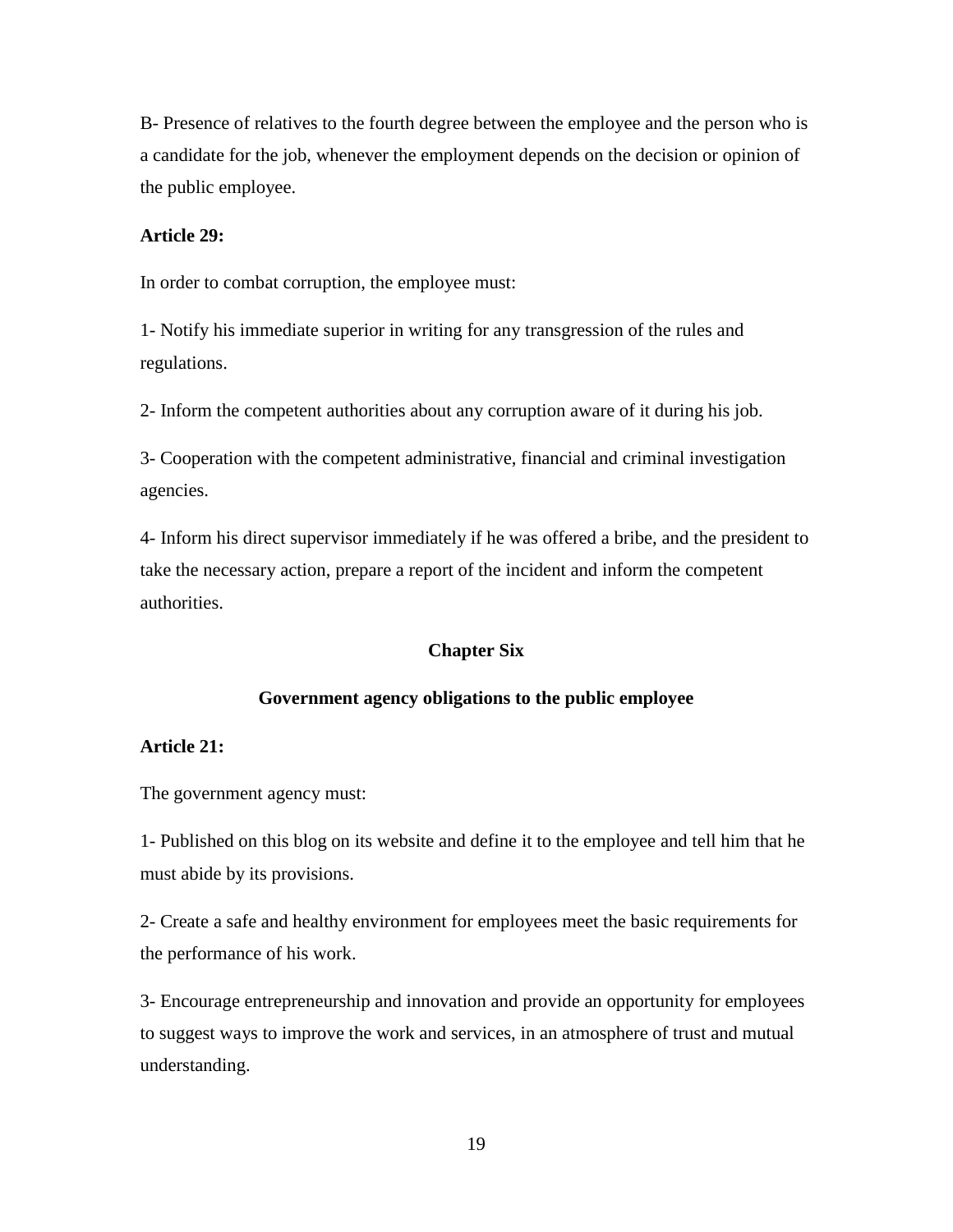4- Apply the rules, regulation and relevant resolutions fairly and equitably without discrimination.

Kingdom of Saudi Arabia **1989** No.



**Bureau of Experts at Council Date:** 

**of Ministers Attachments:**